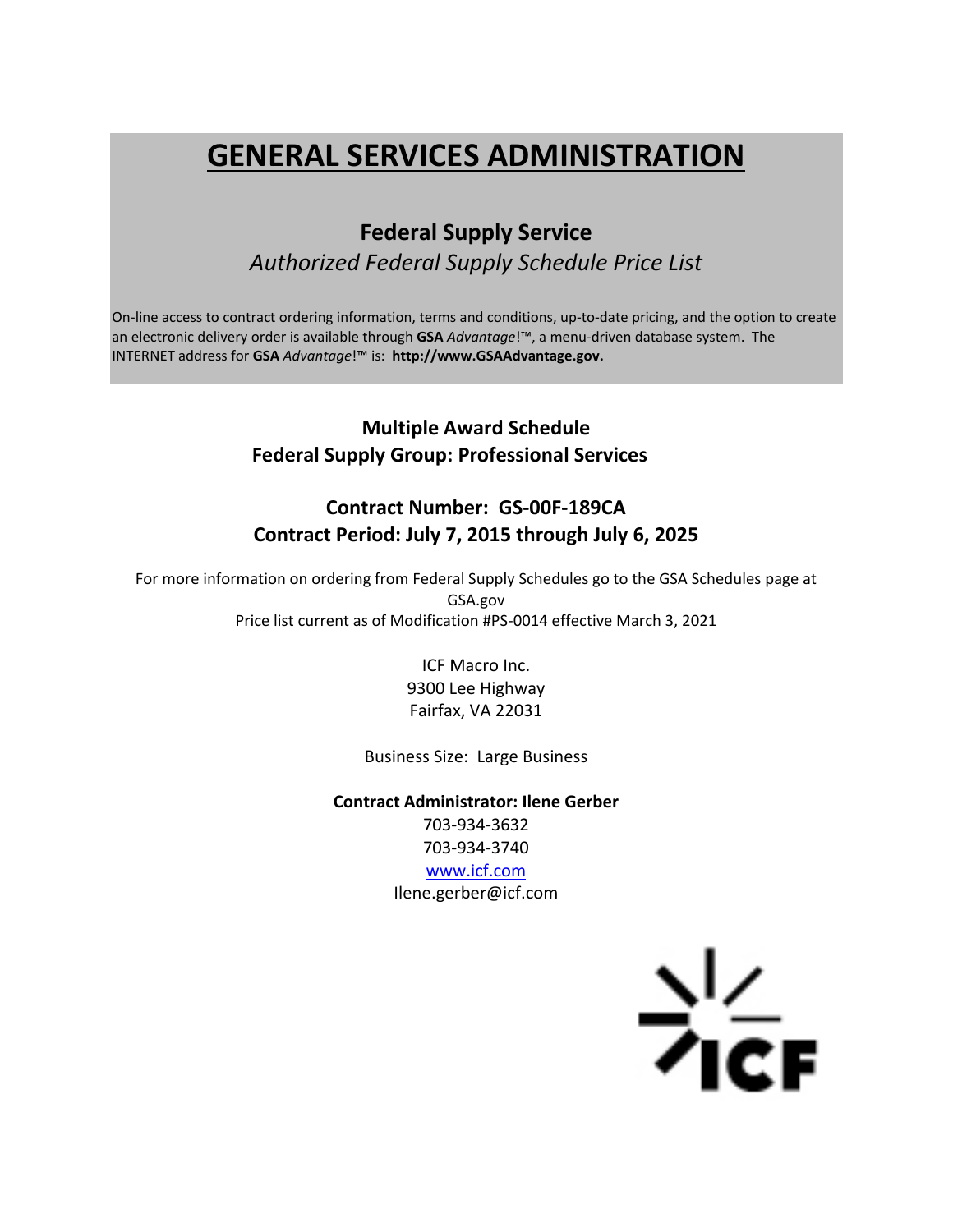## **Table of Contents**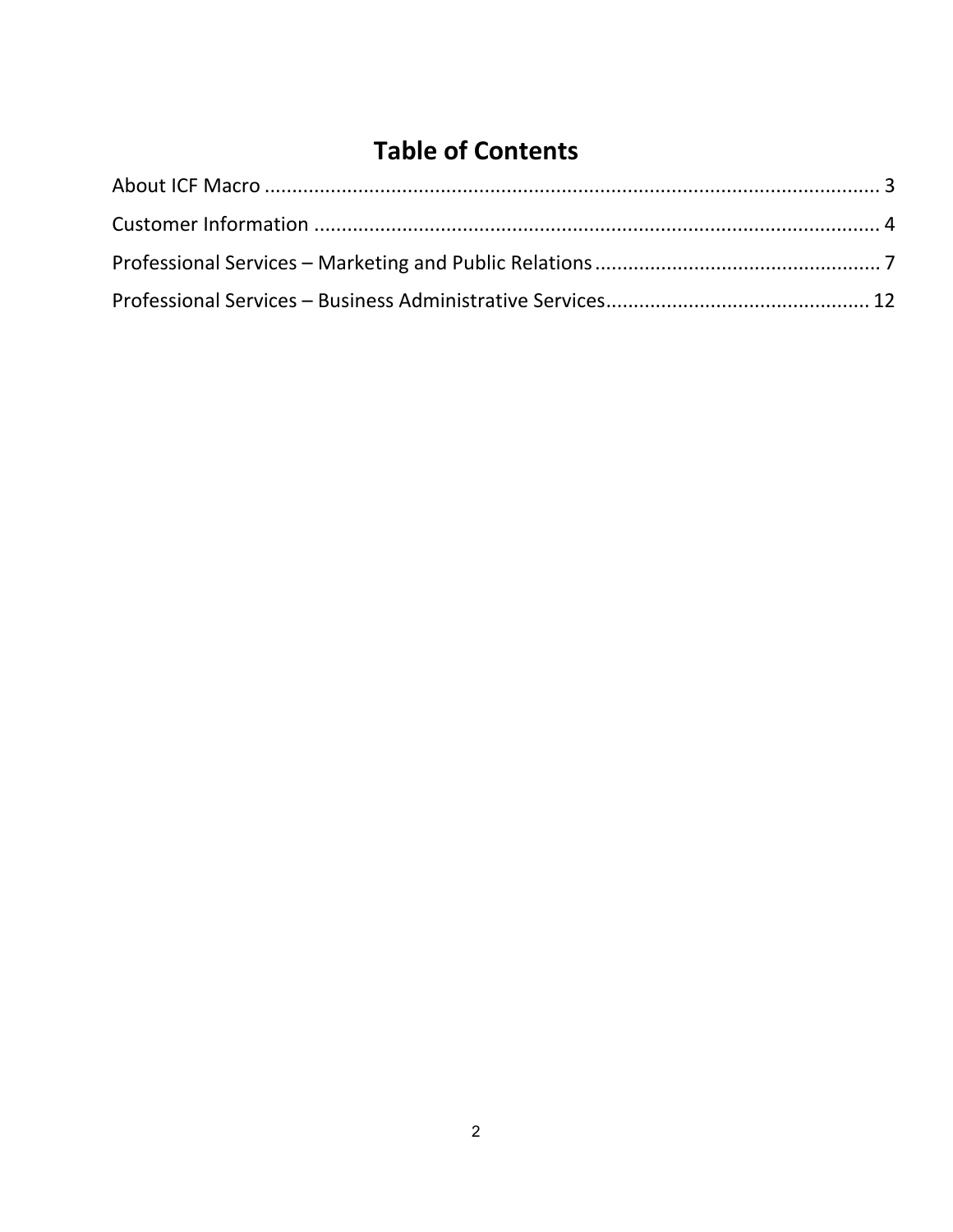## **About ICF Macro**

ICF Macro, Inc. is a highly regarded professional services firm based in Fairfax, Virginia. Since 1966, ICF Macro has successfully provided management, organization, and business improvement services to thousands of Government, corporate, and nonprofit clients. Our consultants are experts in various areas of consulting and research, as well as in developing exceptional support products. We strive to provide our customers with unparalleled service.

We use innovative marketing research and communications strategies to educate, inform, and move our clients' target audiences to action. We welcome the opportunity to assist your organization in planning and implementing full‐service solutions to your marketing, media, and public information needs.

Whether you require a strategic marketing plan to increase public awareness of an issue, or you need to disseminate information about a new policy or program, ICF Macro provides a wide range of communications vehicles and channels to expand the reach and penetration of your messages. By using the science of market research and the principles of branding to inform our strategies and inspire the creative process, we can help you effectively communicate the value of your agency's work to employees, policymakers, and the public.

From short-term projects to long-range services...from radio and television to website design…from concept through delivery, ICF Macro provides the full range of services to meet your specific requirements. We have earned a reputation for the high quality, reliability, and responsiveness of our work. We look forward to working with you to achieve your organization's objectives.

For your convenience we have included contract and pricing information for your review. We look forward to working with you soon in achieving your objectives.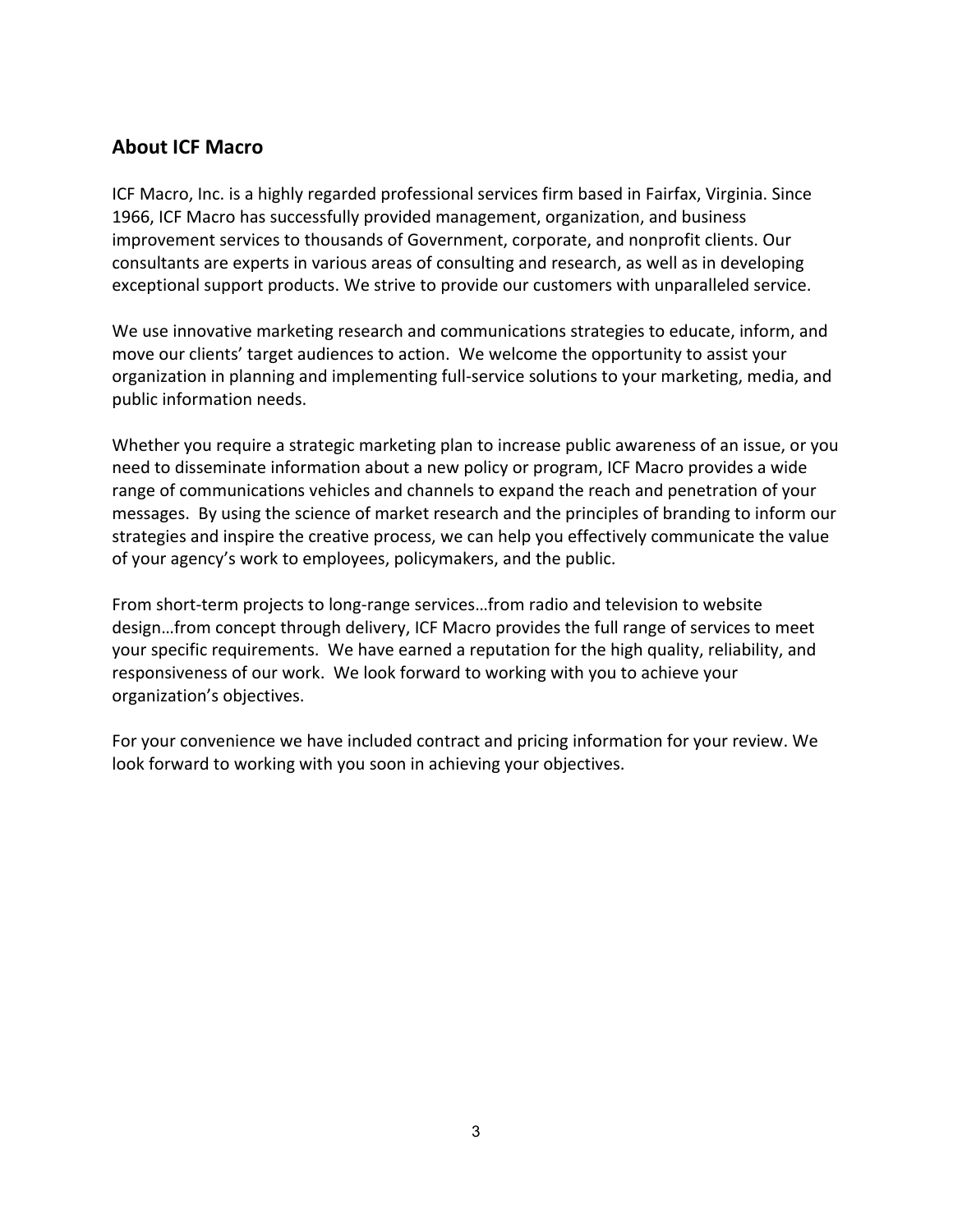#### **CUSTOMER INFORMATION:**

| 1a. Table of Awarded Special Item Number(s) with appropriate cross-reference to page |
|--------------------------------------------------------------------------------------|
| numbers:                                                                             |

| <b>NEW SIN</b> | Geographic | <b>SIN Description</b>                   |  |
|----------------|------------|------------------------------------------|--|
|                | Coverage   |                                          |  |
| 541810ODC      | Worldwide  | Other Direct Costs (ODCs)                |  |
| 541910         | Worldwide  | Marketing Research and Analysis          |  |
| 541613         | Worldwide  | <b>Marketing Consulting Services</b>     |  |
| 541611         | Worldwide  | Management, and Business Program/Project |  |
|                |            | <b>Management Services</b>               |  |
| 611430         | Worldwide  | Professional and Management Development  |  |
|                |            | <b>Training</b>                          |  |
| 611512         | Worldwide  | <b>Flight Training</b>                   |  |
| <b>OLM</b>     | Worldwide  | <b>Order-Level Materials</b>             |  |

- **1b. Prices shown in price list are nets, all discounts deducted, and valid for all domestic areas. See Item 6.**
- **1c. If the Contractor is proposing hourly rates a description of all corresponding commercial job titles, experience, functional responsibility and education for those types of employees or subcontractors who will perform services shall be provided. If hourly rates are not applicable, indicate "Not applicable" for this item** N/A
- **2. Maximum Order:** \$1,000,000.00. For orders in excess of \$1,000,000, which may be placed, please contact ICF Macro, Inc. for additional information.

 \*Under federal supply schedules, this amount represents the amount over which agencies are encouraged to seek price reductions. There is no price ceiling on individual task orders or on the maximum total amount that can be ordered under this contract.

- **3. Minimum Order:** \$100.00
- **4. Geographic Coverage (delivery Area):** Domestic and International Delivery.
- **5. Point(s) of production (city, county, and state or foreign country):** Same as company icf
- **6. Discount from list prices or statement of net price:** Government net prices (discounts already deducted). See Attachment.
- **7. Quantity discounts:** None Offered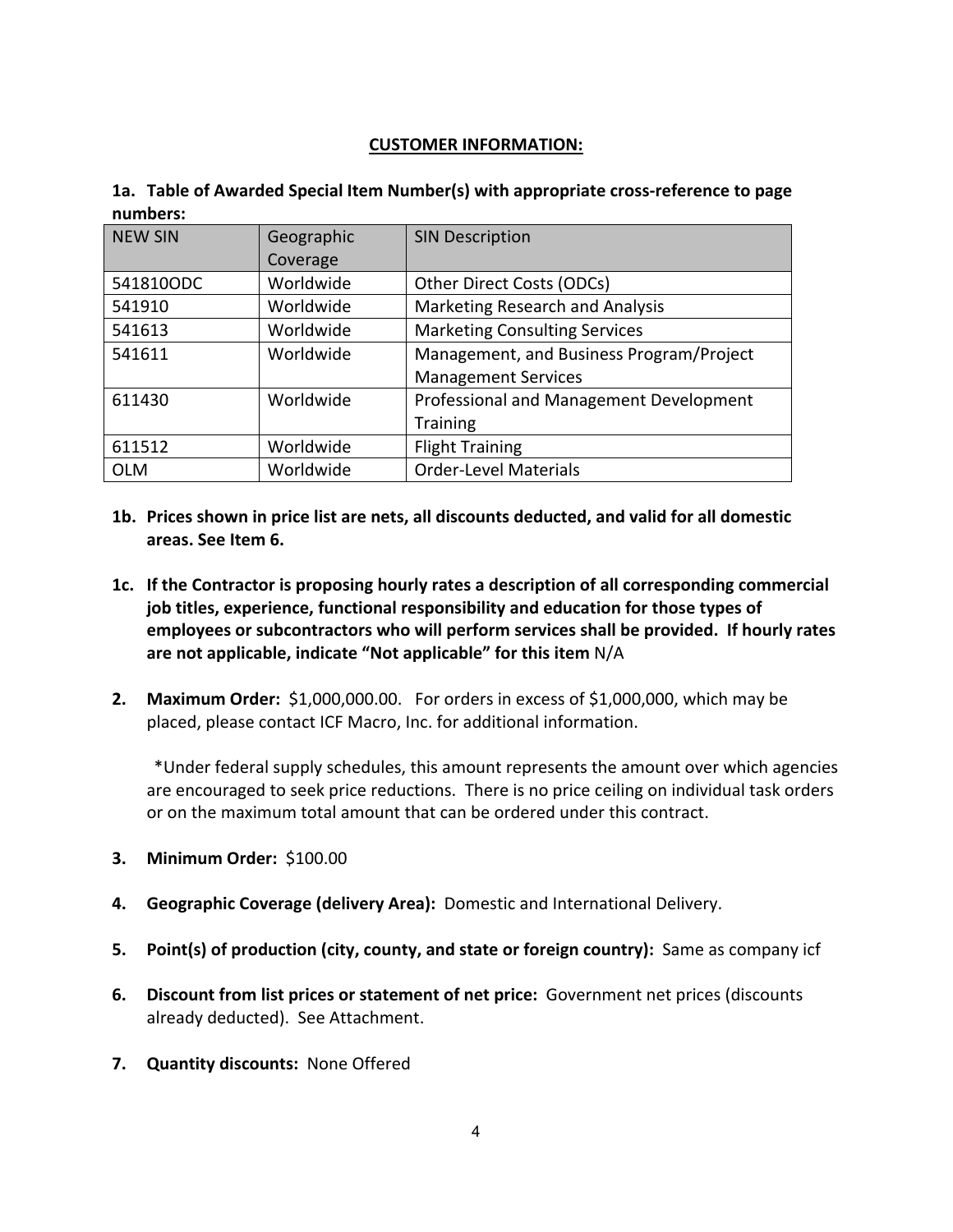- **8. Prompt payment terms:** 0% ‐ Net 30 days. Information for Ordering Offices: Prompt payment terms cannot be negotiated out of contractual agreement in exchange for other concessions.
- **9. Foreign items (list items by country of origin):** None
- **10a.Time of Delivery (Contractor insert number of days):** ICF Macro, Inc. will adhere to the delivery schedule as specified by the agency s purchase order.
- 10b. Expedited Delivery. Contact ICF Macro, Inc. for expedited delivery.
- **10c.Overnight and 2‐day delivery.** Contact ICF Macro, Inc. for rates for overnight and two‐day delivery.
- 10d. Urgent Requirements. Contact ICF Macro, Inc. to expedite urgent requirements.
- 11. **F.O.B Points(s):** Destination
- 12a. Ordering Address(es): Same as Contractor
- **12b.Ordering procedures: For supplies and services, the ordering procedures, information on Blanket Purchase Agreements (BPA's) are found in Federal Acquisition Regulation (FAR 8.405‐3.**
- **13. Payment address(es):**

| <b>Account Name</b>      |                       | ICF Consulting Group, Inc.              |  |  |  |
|--------------------------|-----------------------|-----------------------------------------|--|--|--|
| <b>Bank Name</b>         |                       | <b>PNC Bank</b>                         |  |  |  |
| <b>Bank Address</b>      |                       | 800 17th Street NW                      |  |  |  |
|                          |                       | Washington, DC 20006                    |  |  |  |
| <b>ABA Number</b>        |                       | 031207607                               |  |  |  |
| <b>Domestic EFT</b>      | <b>Account Number</b> | 80-2637-4453                            |  |  |  |
| <b>International EFT</b> | <b>Swift Code</b>     | PNCCUS33                                |  |  |  |
|                          | <b>Account Number</b> | 80-2637-4453                            |  |  |  |
|                          | <b>Standard</b>       | ICF Consulting Group, Inc.              |  |  |  |
|                          |                       | P.O. Box 775367                         |  |  |  |
|                          |                       | Chicago, IL 60677-5367                  |  |  |  |
| <b>Payment by Check</b>  | Overnight             | PNC Bank c/o ICF Consulting Group, Inc. |  |  |  |
|                          |                       | Lockbox 775367                          |  |  |  |
|                          |                       | 350 East Devon Avenue                   |  |  |  |
|                          |                       | Itasca, IL 60143                        |  |  |  |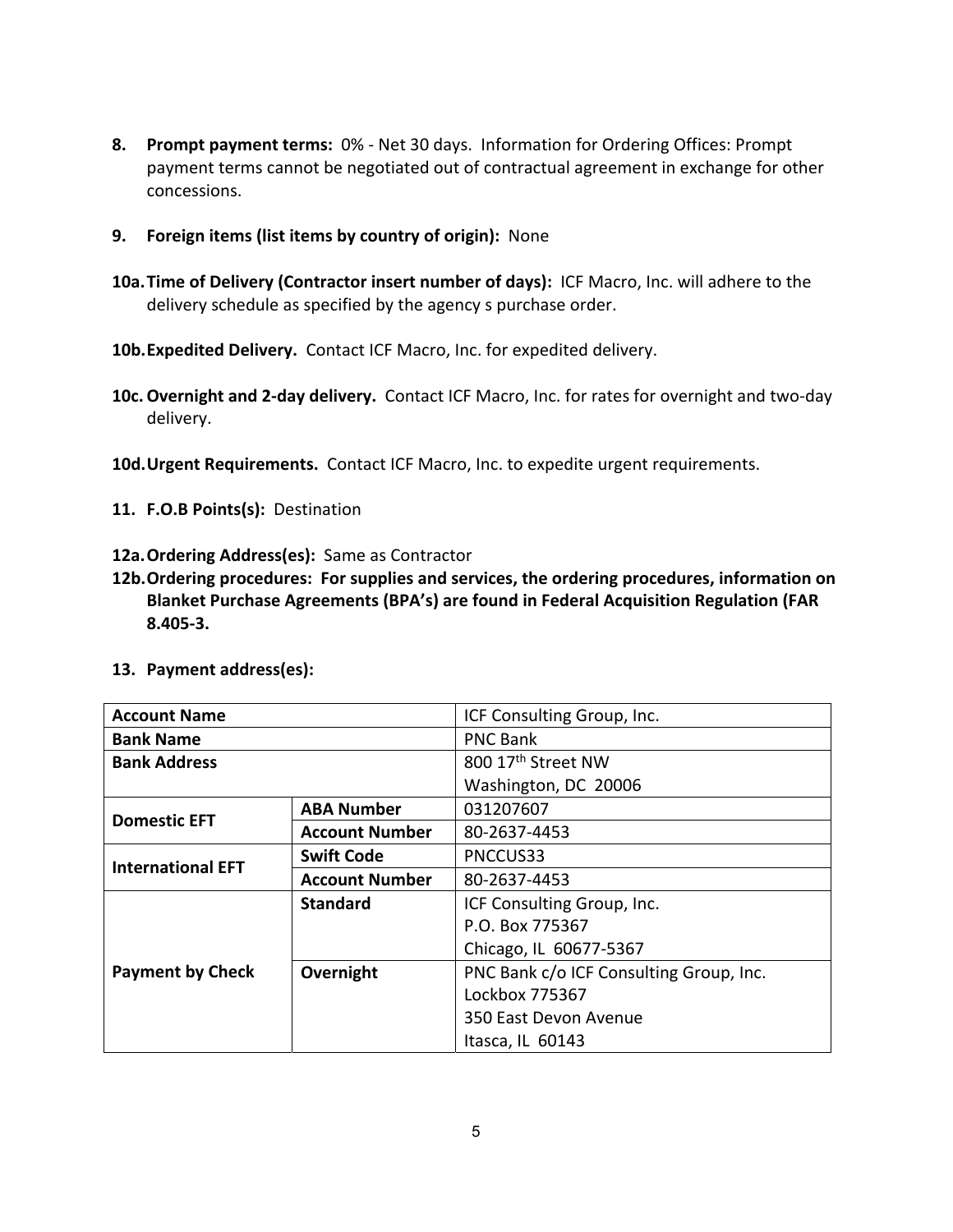- 14. Warranty provision: Standard Commercial Warranty: ICF Macro, Inc. warrants and implies that the items delivered hereunder are merchantable and fit for the particular purpose described in this contract.
- **15. Export Packing Charges (if applicable):** N/A
- **16. Terms and conditions of rental, maintenance, and repair (if applicable):** N/A
- **17. Terms and conditions of installation (if applicable):** N/A
- **18. Terms and conditions of repair parts indicating date of parts price lists and any discounts from list prices (if applicable):** N/A
- **18a.Terms and conditions for any other services (if applicable):** N/A
- **19. List of service and distribution points (if applicable):** N/A
- **20. List of participating dealers (if applicable):** N/A
- **21. Preventive maintenance (if applicable):** N/A
- **22a. Environmental attributes, e.g., recycled content, energy efficiency, and/or reduced pollutants:** N/A
- **22b. Section 508 compliance information location:** 9300 Lee Highway, Fairfax, VA 22031
- **23. Data Universal Numbering System (DUNS) number:** 066783721
- **24. Notification regarding registration in System for Award Management (SAM):** Registered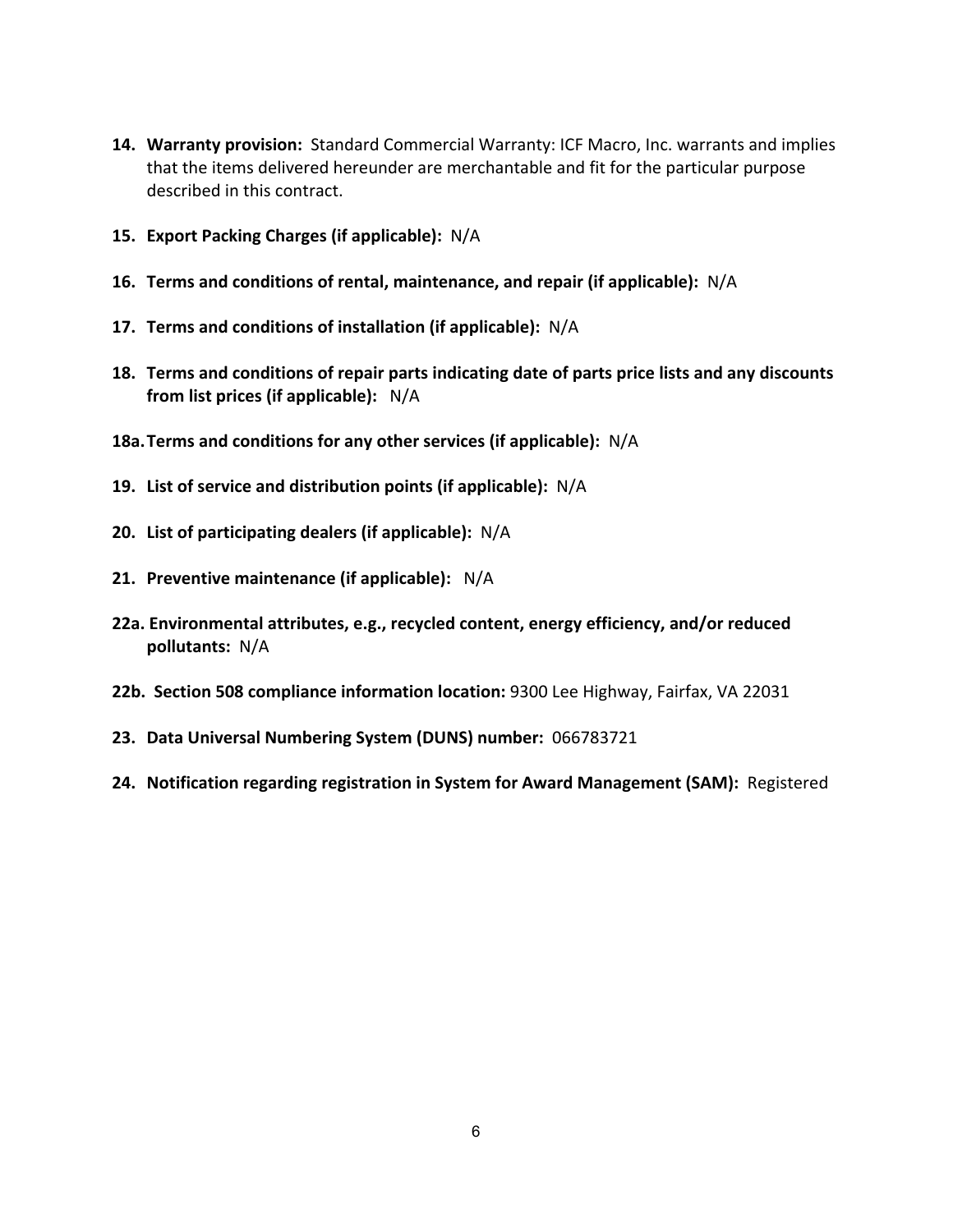# Professional Services – Marketing and Public Relations

### **541910: Marketing Research and Analysis**

**541613: Marketing Consulting Services**

## **Labor Category Descriptions**

#### **Level I – Executive/Senior Subject Matter Expert**

**Minimum/General Experience/Education:** Minimum 10 years of relevant work experience with a Master's Degree and have highly specialized areas of expertise.

**Functional Responsibility:** Senior level corporate officers and expert consultants whose functional role on projects may include, but are not limited to – high level subject matter expertise in a content area or creative specialty, leading strategic communication initiatives and campaigns; creative directors that oversee and manage teams; act as primary interface with clients. This role would typically provide executive vision, leadership, and management oversight of the project.

#### **Level II – Technical Director**

**Minimum/General Experience/Education:** Minimum 7 years of relevant work experience with a Master's Degree or 10 years of relevant work experience with a Bachelor's Degree and have highly specialized areas of expertise.

**Functional Responsibility:** Senior management staff or technical experts who are responsible for overall direction and management oversight of project operations and whose final approval is required on all commitments of ICF Macro's corporate resources. Functions of this role may include, but are not limited to – project management, and the maintenance of an integrated project management structure; envisioning strategic communications initiatives and campaigns; subject matter expertise, including knowledge of the latest media and digital marketing channels, knowledge of content areas such as public health or a creative specialty; implementing the vision; and managing and supporting staff to meet project objectives. This role may include technical specialists that provide leadership and guidance on IT and web‐ based media strategies.

### **Level III – Senior Consultant/Senior Manager**

**Minimum/General Experience/Experience:** Minimum 5 years of relevant work experience with a Master's Degree or 8 years of relevant work experience with a Bachelor's Degree and have highly specialized areas of expertise.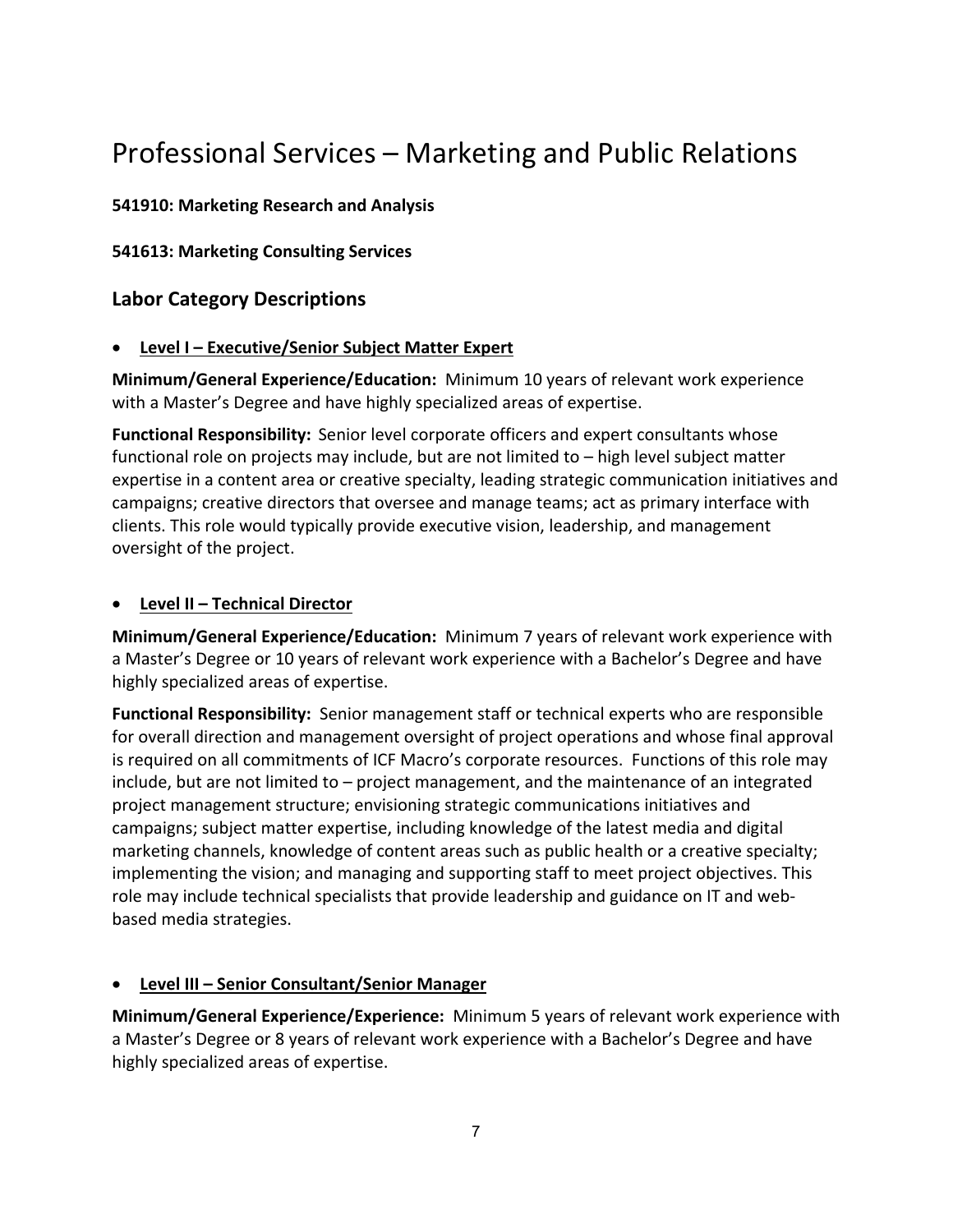**Functional Responsibility:** Senior technical staff who are responsible for all phases, activities, staffing, and outcomes involved in a project, including budget management, for the entire project. Functional roles at this level may include research and requirements gathering, conceptual and stylistic direction and implementation of communication and media initiatives/campaigns, developing relationships with media and clients, developing editorial or graphic products, and guiding junior staff.

## **Level IV – Consultant/Task Manager/Developer**

**Minimum/General Experience/Education:** Minimum 3 years of relevant work experience with a Master's Degree or 6 years of relevant work experience with a Bachelor's Degree and have specialized areas of expertise.

**Functional Responsibility: :** Senior midlevel staff whose well defined technical skills and experience in both general and specialized subject matter provide expertise that is critical to a project's success. Functional responsibilities may include implementing and supporting media initiatives (web, print, Etc.), supporting the planning, rollout, and evaluation of campaigns; guiding junior staff; developing graphic and editorial content provide administrative and operational support.

### **Level V ‐ Associate**

**Minimum/General Experience/Education:** Minimum 1 years of relevant work experience with a Master's Degree or 2 years of relevant work experience with a Bachelor's Degree.

**Functional Responsibility:** Functional responsibilities may include implementing and supporting media initiatives (web, print, etc.), providing support for rollout, evaluating initiatives/campaigns; providing administrative and operational support; developing graphic and editorial content. This level typically operates under guidance from senior staff.

## **Level VI – Administrative/Production Support (Service Contract Act catgory)**

**Minimum/General Experience/Education:** Minimum 1 year of relevant work experience with a Bachelor's Degree.

**Functional Responsibility:** This level typically functions as general administrative and operational support for projects and initiatives, which may include editorial development, graphics, database maintenance, and quality assurance; may provide research initiatives.

## **Level VII – Clerical/Production/Research Support (Service Contract Act category)**

**Minimum/General Experience/Education:** Introductory position requiring no relevant experience with a High School Degree or equivalent.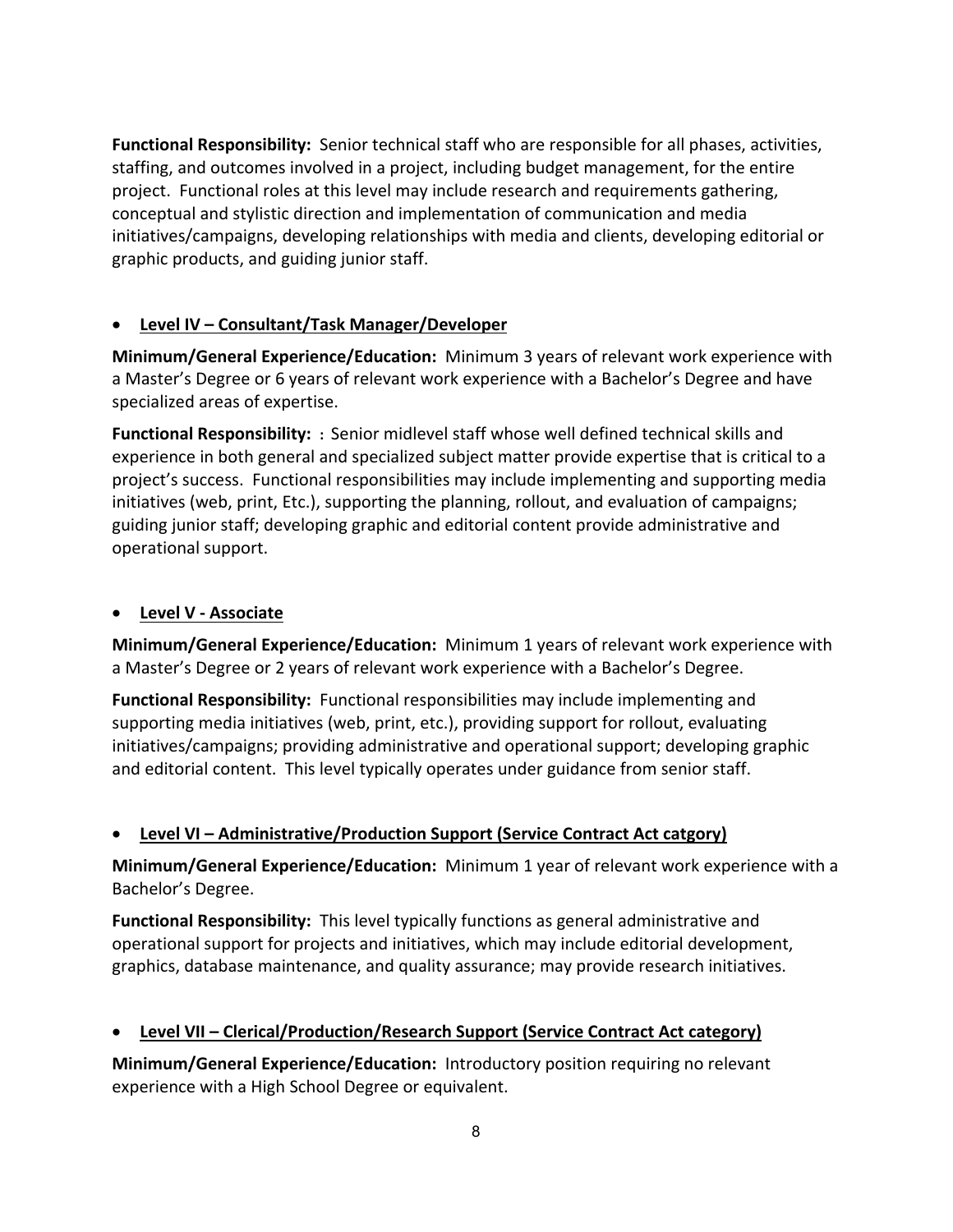**Functional Responsibility:** This position provides general administrative support, including word processing, filing, graphics support, database maintenance, and quality assurance; may provide research initiatives.

#### **Equivalent Experience Requirements for Marketing and Public Relations Labor Categories**

- Any combination of additional years of relevant experience plus full time college level study totaling four years will be an acceptable substitute for a Bachelors degree.
- A Bachelors degree plus any combination of additional years of relevant experience and graduate level study totaling two years will be an acceptable substitute for a Masters degree.
- Additional years of graduate level study in an appropriate field will be considered equal to years of experience on a one‐for‐one basis.
- Staff with highly relevant training and experience for a particular assignment may be considered to have additional years of experience for purposes of assignment to a labor category for that assignment.

|                                     | ັ           |           |              |              |             |           |
|-------------------------------------|-------------|-----------|--------------|--------------|-------------|-----------|
|                                     |             | Year 6    | Year 7       | Year 8       | Year 9      | Year 10   |
|                                     |             | 7/7/2020- | $7/7/2021$ - | $7/7/2022$ - | $7/7/2023-$ | 7/7/2024- |
| <b>Labor Category</b>               | Location    | 7/6/2021  | 7/6/2022     | 7/6/2023     | 7/6/2024    | 7/6/2025  |
| Level I, Executive/Senior           |             |           |              |              |             |           |
| <b>Subject Matter Expert</b>        | <b>Both</b> | \$248.75  | \$254.22     | \$259.82     | \$265.53    | \$271.37  |
| Level II, Technical Director        | <b>Both</b> | \$178.68  | \$182.61     | \$186.63     | \$190.73    | \$194.93  |
| Level III, Senior                   |             |           |              |              |             |           |
| <b>Consultant/Senior Manager</b>    | <b>Both</b> | \$138.25  | \$141.29     | \$144.40     | \$147.58    | \$150.82  |
| Level IV, Consultant/Task           |             |           |              |              |             |           |
| Manager/Developer                   | <b>Both</b> | \$119.64  | \$122.27     | \$124.96     | \$127.71    | \$130.52  |
| Level V, Associate                  | <b>Both</b> | \$101.05  | \$103.27     | \$105.55     | \$107.87    | \$110.24  |
| Level VI,                           |             |           |              |              |             |           |
| <b>Administrative/Production</b>    |             |           |              |              |             |           |
| Support*                            | <b>Both</b> | \$58.00   | \$59.28      | \$60.58      | \$61.91     | \$63.27   |
| Level VII,                          |             |           |              |              |             |           |
| <b>Clerical/Production/Research</b> |             |           |              |              |             |           |
| Support*                            | <b>Both</b> | \$54.00   | \$55.19      | \$56.40      | \$57.64     | \$58.91   |

## **Pricing for Marketing and Public Relations**

\*Denotes categories subject to Service Contract Act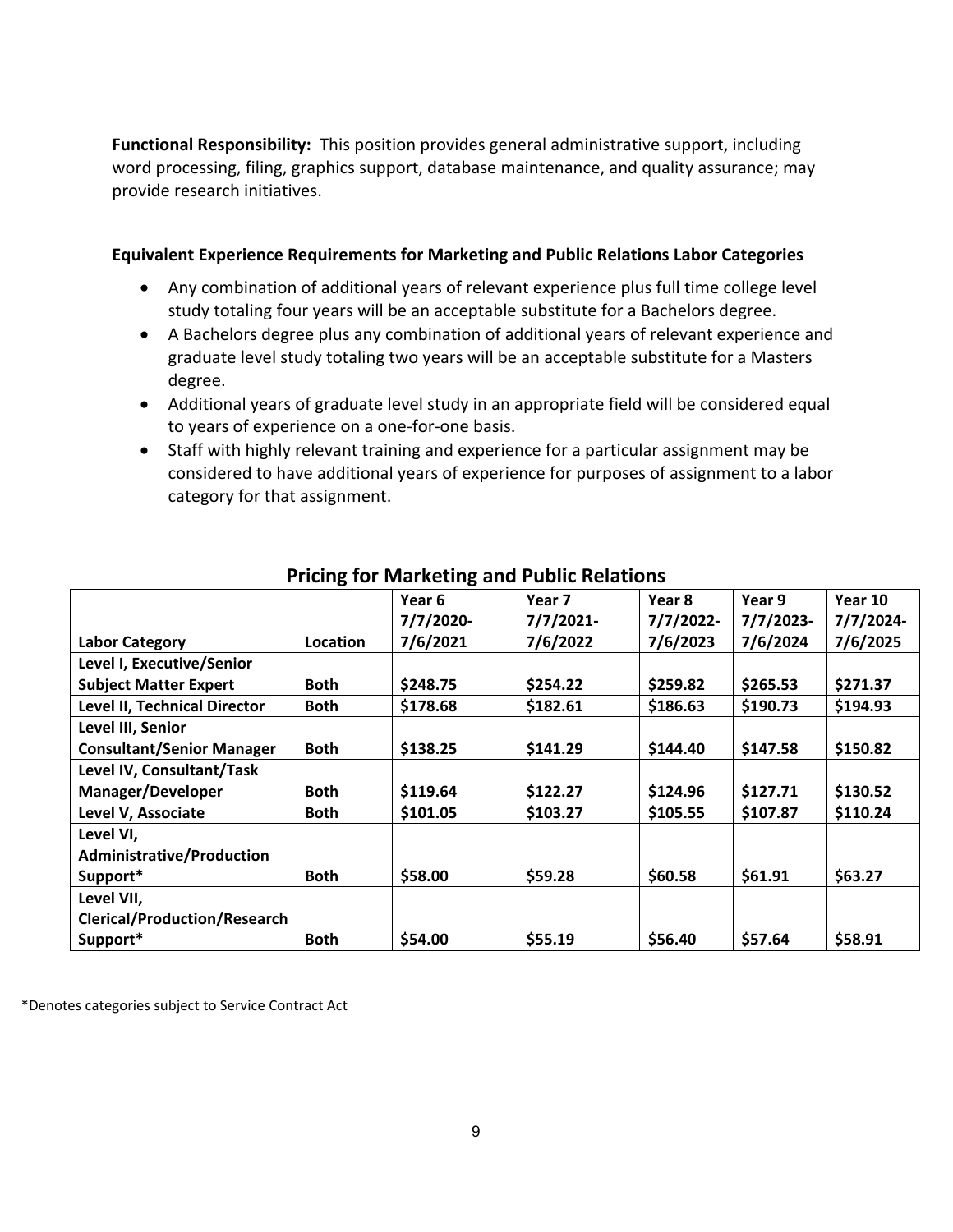#### **Other Direct Costs 541810 ODC**

#### **Media Placement:**

7 Minute Video would cost approximately \$43,990 'Not to Exceed' – Placement for public cable TV spot, video website placement and online video ads such as YouTube.

60 Seconds Radio Spot in Prime Drive time with a National network of radio stations would cost \$17,600 'Not to Exceed' – Price may be dependent on flight length and frequency, gross rating point, cost‐per‐ thousand, and designated media area.

60 Seconds Radio Spot in Nonprime/fringe time with a local station would cost \$630 'Not to Exceed'‐ Price may be dependent on flight length and frequency, gross rating point, cost‐per‐thousand, and designated media area.

30 Seconds TV Spot in prime time at a local station would cost \$87,900 'Not to Exceed'‐ Price may be dependent on flight length and frequency, gross rating point, cost‐per‐thousand, and designated media area.

30 Seconds TV Spot in fringe time at a local station would cost \$9,560 'Not to Exceed' ‐ Price may be dependent on flight length and frequency, gross rating point, cost‐per‐thousand, and designated media area.

**Media Buying Commission:** ICF Macro, Inc. will not use the commercial practice of charging a commission on media buys. All media commission and any quantity discounts received by ICF Macro, Inc. will be rebated back to the Agency.

#### **Full Service Marketing, Media and Public Information**

Total Project Cost \$252,599.85 'Not To Exceed'

| Consultants                    | <b>Ground Transportation</b> | Postage                         |
|--------------------------------|------------------------------|---------------------------------|
| Telephone                      | FAX                          | <b>Course Training Material</b> |
| Delivery                       | <b>Freight Service</b>       | <b>Meeting Facilitation</b>     |
| <b>Books &amp; Publication</b> | <b>Strategic Planning</b>    | Conference                      |
| <b>Computer Supplies</b>       | Seminar                      |                                 |
| <b>Meeting Cost</b>            | Reproduction                 |                                 |

Description includes the following:

| Item | <b>SINs</b> | Awarded ODC                                            | <b>Site</b>  | Price        |
|------|-------------|--------------------------------------------------------|--------------|--------------|
|      | 541-1000    | 7 Minute Video                                         | <b>Both</b>  | \$43,990.00  |
|      | 541-1000    | 60 Second Radio Spot Prime Drive with National Network | <b>B</b> oth | \$17,600.00  |
|      | 541-1000    | 60 Second Radio Spot Nonprime with a local station     | <b>Both</b>  | \$630.00     |
|      | 541-1000    | 30 Second TV Spot in prime time at a local station     | <b>Both</b>  | \$87,900.00  |
|      | 541-1000    | 30 Second TV Spot in fringe time at a local station    | <b>Both</b>  | \$9,560.00   |
|      | 541-1000    | Full Service Marketing, Media and Public Information   | Both         | \$252,599.85 |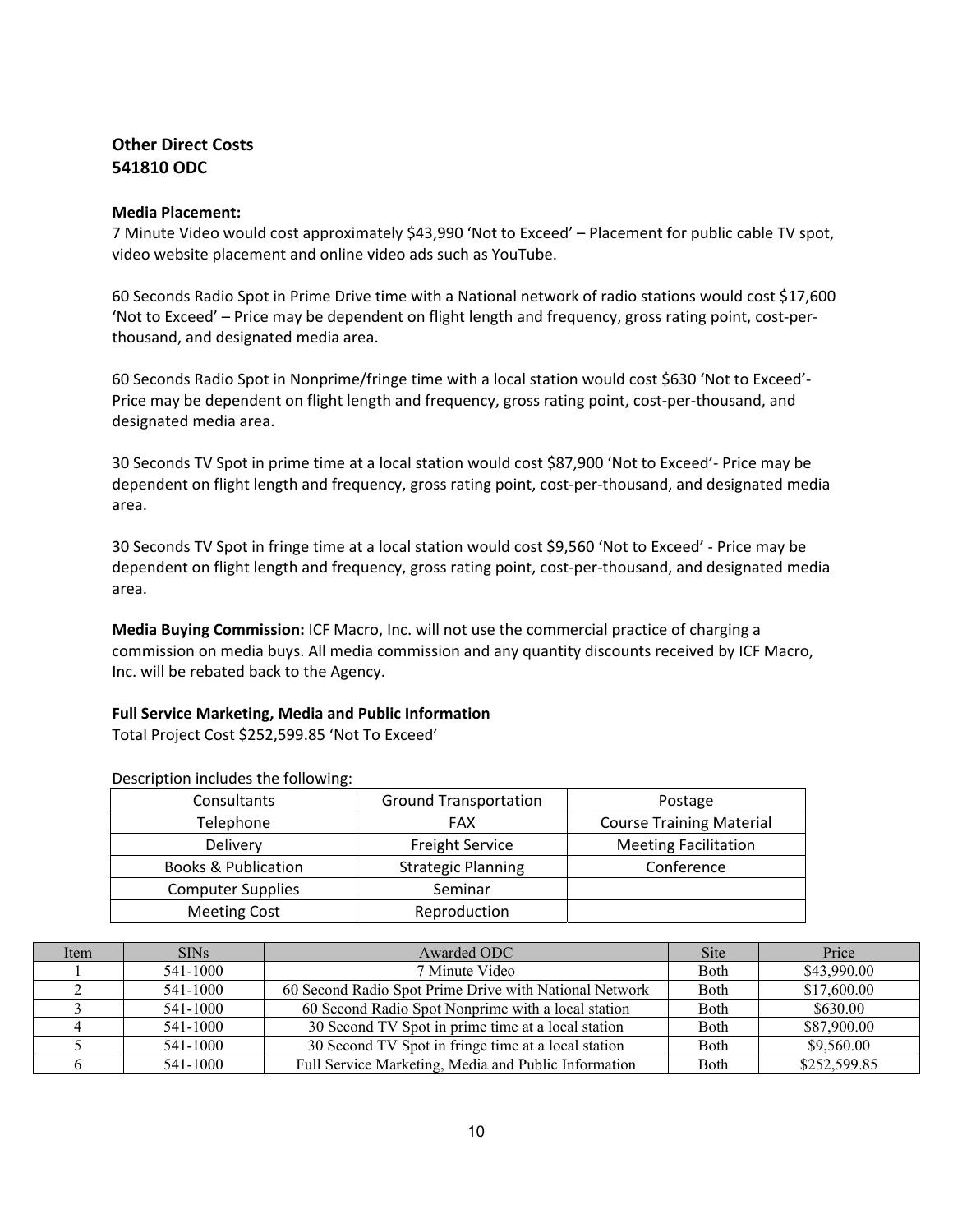# Professional Services – Business Administrative Services

**541611: Integrated Consulting Services: Management, Financial, Acquisition, Grants Management, and Business Program/Project Management Services**

**611430: Professional and Management Development Training**

## **Labor Category Descriptions**

#### **Level I, Executive Manager**

**Minimum General Experience:** At least 15 years of progressively more responsible experience in managing complex, time‐sensitive projects, including those with multiple activities, tasks and deliverables.

**Functional Responsibility:** Executives responsible for overall direction and management oversight of project operations and whose final approval is required on all project commitments for ICF Macro. Responsible for directing financial activities and overseeing project development with ultimate responsibility for ensuring completion of all work products and deliverables on time, within budget, and to the client's satisfaction, and for providing technical advisory and consultation expertise.

**Minimum Education:** MA, MS, or MBA in relevant content fields as appropriate to the project.

#### **Level II, Technical Director**

**Minimum General Experience:** At least 10 years of progressively more responsible experience in the primary discipline required by the project. Demonstrated ability to manage numerous complex and time‐sensitive project activities and tasks simultaneously.

**Functional Responsibility:** Senior managers and principals responsible for all phases, activities, staffing, and outcomes involved in a project, including budget management for the entire project. Responsible for managing technical tasks to meet all deadlines, budgets, and project requirements, and ensuring that problems encountered during the course of a project are identified, remedied, and prevented from reoccurrence.

**Minimum Education:** BA or BS in relevant content fields as appropriate to the project. In many cases, Technical Directors have Masters‐level degrees or the equivalent.

**Level III, Senior Project Manager or Principal Investigator or Senior Subject Matter Expert**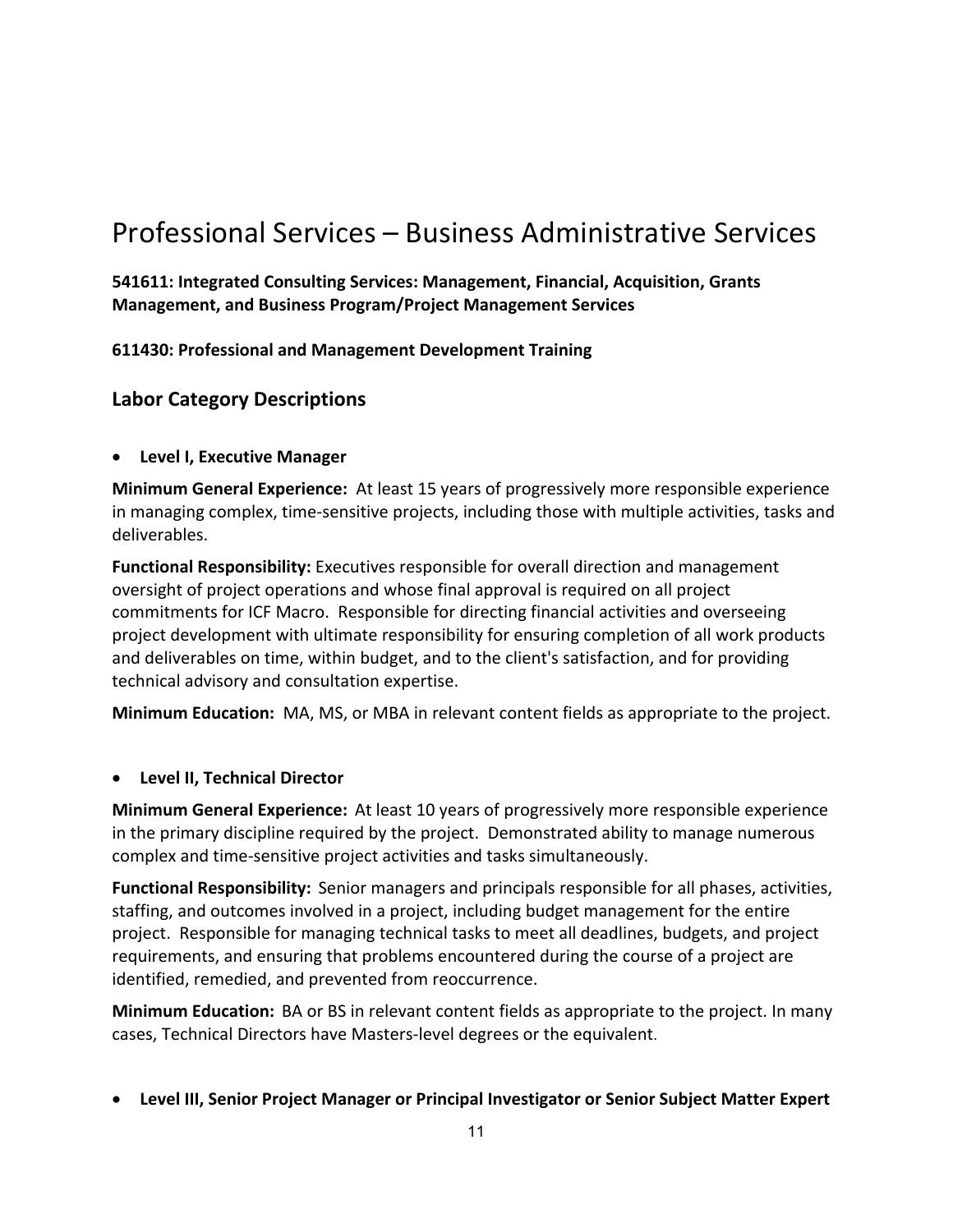**Minimum General Experience:** Typically 8 years or more of progressively responsible experience in the primary discipline required by the project and/or in project and task management. Demonstrated experience directly producing client deliverables with limited technical supervision.

**Functional Responsibility:** Senior project managers, principal investigators, senior subject matter experts, and other project leaders whose well‐defined technical skills in both general and specialized subject matter provide expertise that is critical to a project's success. Responsible for providing technical leadership for projects. Ensures standards of quality and applicability to project goals and client specifications are met within the context of the applicable technical field.

**Minimum Education:** BS as appropriate. In many cases, Level III personnel have Masters‐level degrees or the equivalent.

#### **Level IV, Task Manager or Team Leader or Mid‐Level Consultant/Analyst/Trainer**

**Minimum General Experience:** At least 6 years of progressively responsible experience in technical work similar to the project.

**Functional Responsibility:** Responsible for coordinating all tasks and activities of a project to ensure accurate communication between client and contractor staff, identifying and resolving issues as they arise, alerting specialists to changes in project scope, and generally ensuring the quality and timeliness of each deliverable. Demonstrated ability to manage technical tasks. Has knowledge of and experience in related functional areas addressed by the project, general knowledge of Government contracting practices, environments, standards, and procedures. Excellent written and oral communication skills and an ability to work and communicate effectively with ICF Macro's technical and managerial staff, as well as client staff. Produces client deliverables with technical supervision from Levels I‐III managers and experts.

**Minimum Education:** BA or BS in appropriate technical field.

#### **Level V, Associates**

**Minimum General Experience:** Bachelors degree and 1 year of experience in related project work.

**Functional Responsibility:** Trainers, researchers, consultants, and analysts at the associate level. Complete technical work as assigned under close technical supervision by Levels I‐IV personnel.

**Minimum Education:** BA or BS in appropriate technical field.

### **Level VI, Administrative Support**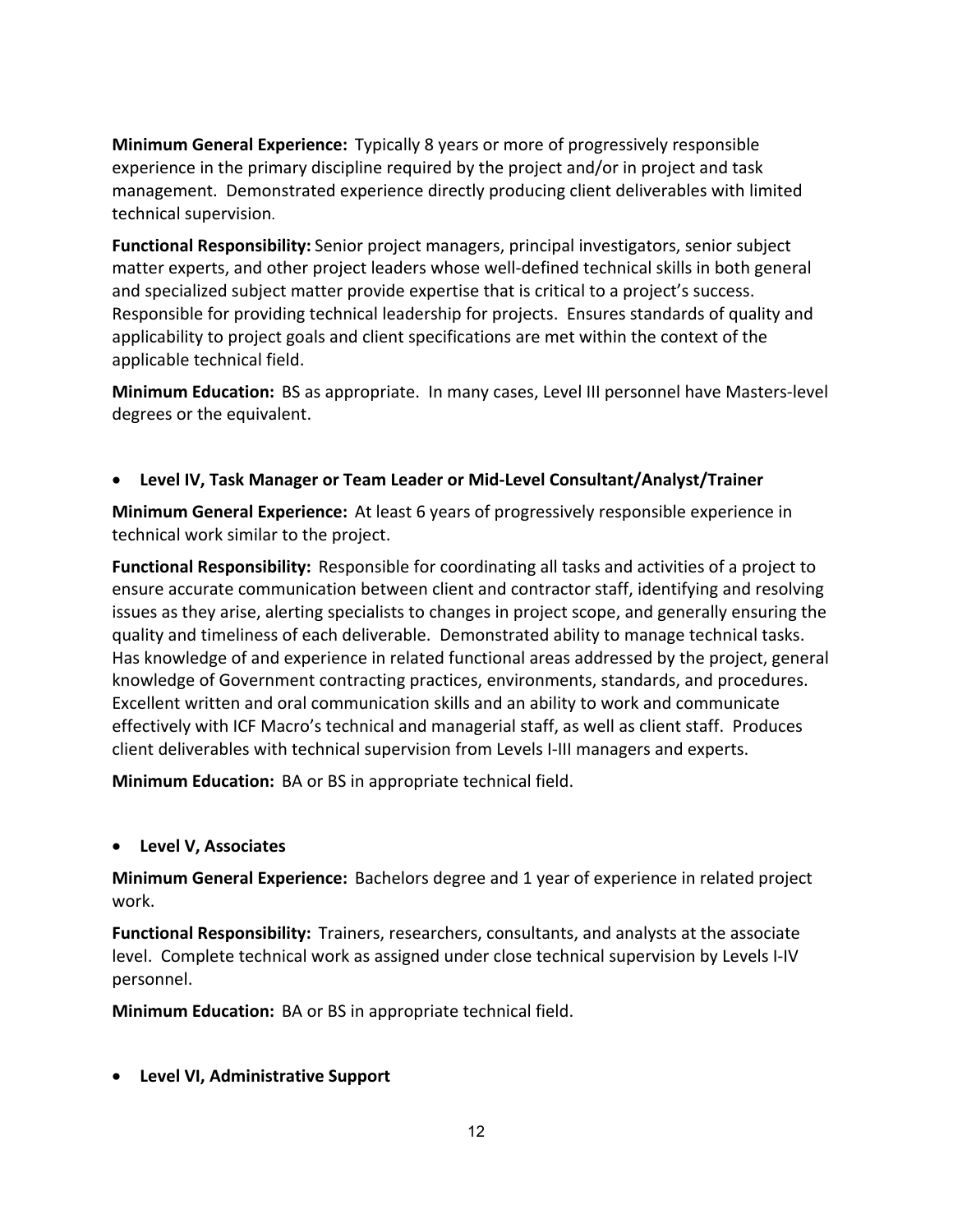**Minimum General Experience:** At least 18 months of experience performing clerical and administrative duties on Government contracts.

**Functional Responsibility:** Graphic design generalists, desktop publishers, production and word processing staff, administrative assistants, editors, and other project support staff. Duties include formatting and preparing final deliverables including reports, tables, spreadsheets and presentations. Original documents are normally prepared by technical staff, then edited by Level VI staff, and prepared for final production. Supervise all elements of final production including printing and duplicating, shipping, etc. May include coordination of schedules and meetings, note taking, filing, writing business correspondence, and other general office work.

**Minimum Education:** High school degree and specialized training in office software products such as MS Word, PowerPoint, and Excel.

#### **Level VII, Telephone Interviewers**

#### **Minimum General Experience:** Entry Level

**Functional Responsibility:** Staff conducting telephone interviews for data collection tasks associated with research and evaluation projects. Interviewers complete a basic training program that covers interviewing techniques and protocols used at ICF Macro, are closely supervised and monitored, and receive project-specific training for each separate data collection project. Duties include telephone interviewing for specified populations as defined by the project and as designed by the research management staff. Interviewers input interviewee responses into an online system, including open-ended comments and remarks as specified in the research methodology.

**Minimum Education:** High school degree.

#### **Equivalent Experience Requirements for Business Administrative Services Labor Categories:**

- Any combination of additional years of relevant experience plus full time college level study totaling four years will be an acceptable substitute for a Bachelors degree.
- A Bachelors degree plus any combination of additional years of relevant experience and graduate level study totaling two years will be an acceptable substitute for a Masters degree.
- Additional years of graduate level study in an appropriate field will be considered equal to years of experience on a one‐for‐one basis.
- Staff with highly relevant training and experience for a particular assignment may be considered to have additional years of experience for purposes of assignment to a labor category for that assignment on a one‐for‐one basis.